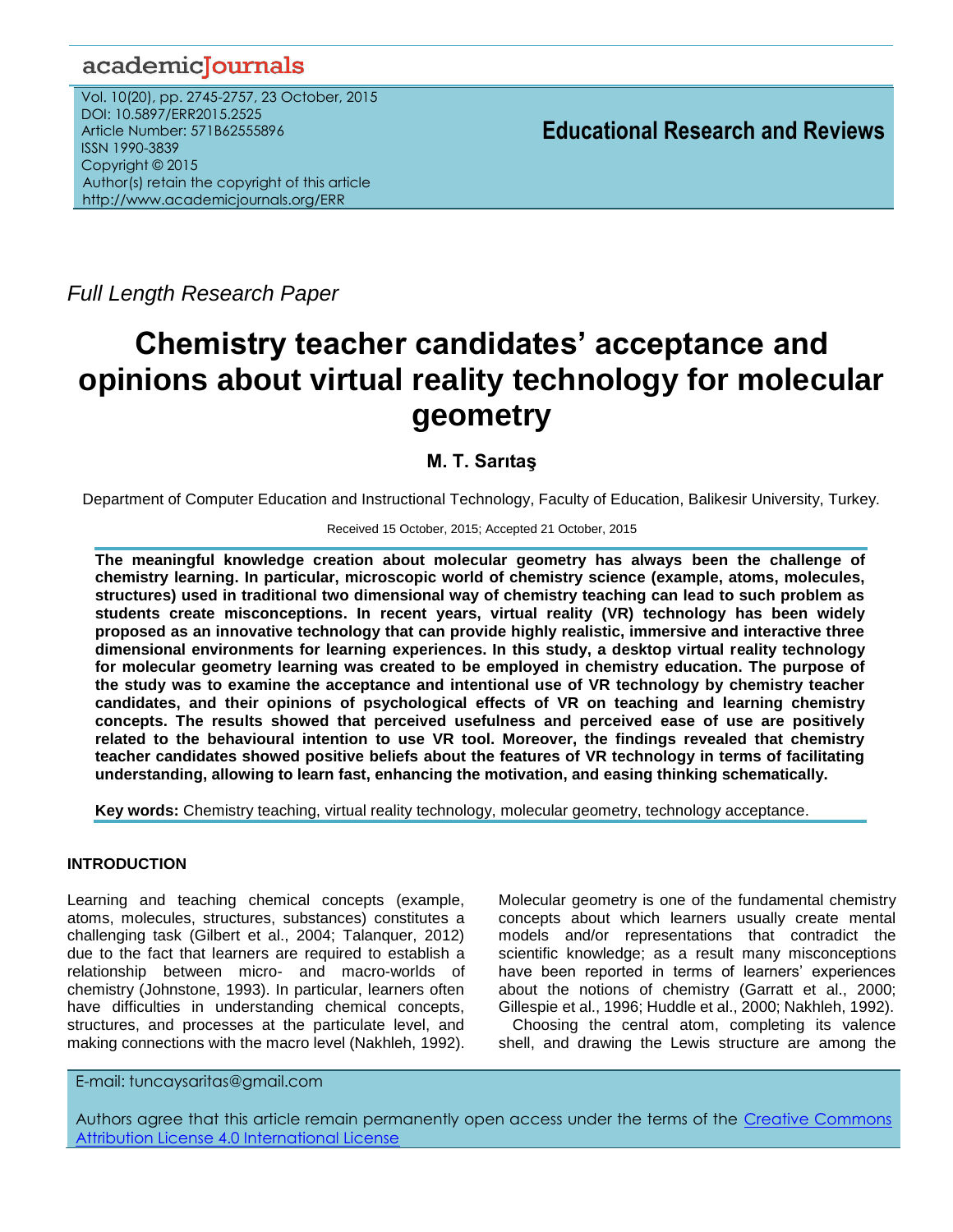learning difficulties that learners posses (Al-Mousawi, 1990; Wan-Yaacob and Siraj, 1992). Moreover, it has been recognized that learners have the knowledge of valence shell electron pair repulsion (VSEPR) theory but they usually experience difficulties in using and applying this knowledge (Birk and Kurtz, 1999; Furió et al., 2000; Peterson et al., 1989). Teaching molecular geometry using VSEPR model could be a challenging task for instructors (Lindmark, 2010).

In a traditional classroom setting, molecular geometry is typically taught by lecturing, and using the chalk and the blackboard. The instructors generally introduce the topic with some examples about the basic shapes of the molecules, and foster students to apply the rules of the VSEPR theory by using plastic ball and stick models. However, the ball and stick models are rigid, and students commonly have difficulties in comprehending the differences in bond angles of different structures. Another difficulty with the ball and stick models is that they consist of the same size of atoms though they are in different colours. Thus, the ball and stick model does not adequately represent the 3-dimensional arrangement of the molecule structure.

Therefore, it is crucial to utilize the most appropriate learning and teaching tools that help learners improve their conceptual understanding in an effective way. It is strongly claimed by researchers that new instructional materials supporting 3-dimensional visual tools and models are ought to be employed in order to improve learners" understanding of chemical concepts (Fruio and Calatayud, 1996; Levy, 2013; Williamson, 2008), and constructing and evaluating scientific knowledge (Schwarz et al., 2009).

Henceforth, alternative and innovative educational methodologies based on new technologies are required to address the above-mentioned problems. As in many other sectors, the use of new and emerging technology has gained a tremendous interest as a catalyst to bring significant transformation in education sector. Innovative technology-based applications are increasingly gaining ground over traditional learning and teaching methods by facilitating the lone and/or collaborative activities of learners. The transition from the traditional learning and teaching approach to technology-based learning experiences and solutions provides significant benefits for learners with a variety of learning resources and tools. Virtual Reality (VR) technology has emerged in the education sector and been demonstrated as an effective tool for better learning and teaching experiences. Recently many instruction and research efforts have been conducted aiming to take advantage of its potentials. In the case of chemistry, VR provides "highly realistic and believable simulations of chemical procedures within a fully-immersive, interactive and threedimensional virtual world" (Georgiou et al., 2007).

The VR technology is expected to exploit the benefits to facilitate and enrich learning and teaching chemistry concepts by helping learners clarify their unclear conceptions. In this study, a learning tool, namely a desktop VR molecular geometry (VRMG), was designed and developed, and practiced by teacher candidates for molecular geometry learning experience. This research aims to examine the acceptance and intentional use of VR technology by chemistry teacher candidates, and their opinions of psychological effects of VR on teaching and learning chemistry concepts.

## **Desktop VR**

"Chemistry is a conceptual subject and, in order to explain many of these concepts, models are used to describe and explain the microscopic world and relate it to the macroscopic properties of matter. As students progress in chemistry the models they use change, and many contradict their everyday experiences and use of language" (Taber, 2002). In particular, representational languages, forms and/or notations of microscopic world of chemistry science (example, atoms, molecules, ions, structures) used in traditional two dimensional way of chemistry teaching can lead to such problems as students create misconceptions, and thus influence the learning outcomes.

Lately, the utilization of innovative and emerging technologies in education has provided opportunities for designing new learning environments that support realistic, authentic, meaningful, and engaging learning experiences (Dede, 2010b). In fact, these learning contexts strongly support the notion of active learning instead of passive acquisition of others' knowledge (Dede and Barab, 2009). Researchers advocate that emerging technologies enhance learners" engagement in learning (Barab et al., 2007; Chase et al., 2009; Squire and Jan, 2007).

VR technology has widely been recognized as a significant technological advance that can provide opportunities and learning experiences for students who can interact with microscopic molecular structures in a highly realistic 3D simulation supporting immersive features (Georgiou et al., 2007). What truly is virtual reality? it is a real-time high-speed three dimensional graphical simulation or a highly interactive, "realistic" computer-based multimedia environment that can detect user"s actions and change in accordance, and allows users to become a participant in that environment with various stimuli including sound and tactile sense, user control of the viewpoint"s motion, and a rich set of accessible options (Ferrington and Loge, 1992; Moshell and Hughes, 2002; Shin, 2002; Chen et al., 2007; Limniou et al., 2008; Sun and Cheng, 2009). The user"s actions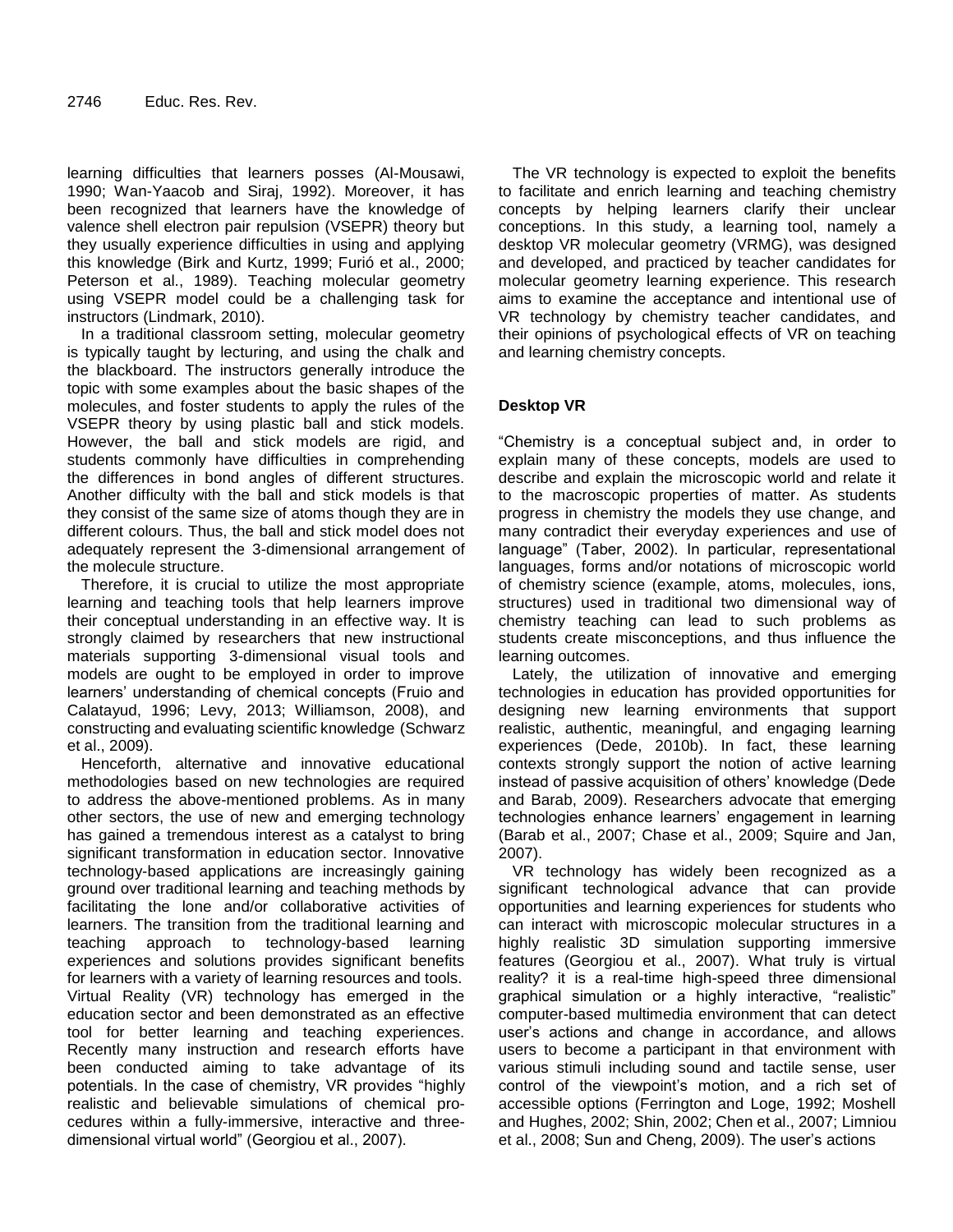are sensed in such virtual environment in which participants can have the feeling of being mentally immersed (Muhanna, 2015).

"VR refers to a new computational paradigm that fundamentally redefines the interface between humans and computers" (Bricken, 1990). As Bricken (1990) claims that learning via VR is certainly not an abstract list of words, graphs or formulas within a textbook, it is rather what an individual does and perceives in his/her environment allowing to do experiments, observe the consequences and then construct the knowledge (Bricken, 1990). Using this technology, instructors can create virtual learning environments in which students can interact with virtual real-like objects related to a scientific concept, which especially cannot be studied and/or observed at macro or tangible level. "Besides, the most critical feature of VR - that is, to present a real and interactive learning environment which is seen as a lack of many other educational technologies, it supports firstperson experiential learning. VR can promote learners" metacognitive skills such as reflecting, thinking, questioning, analysing, evaluating and decision-making" (Sarıtaş, 2010). VR technology offers educators the unique affordances in enhancing cognitive skills. For instance, educators have the opportunity to create replicas of real life places (example, second life) where users actively engage in realistic learning activities, to teach scientific inquiry and abstract concepts (Merchant, et al., 2014).

Although VR technology in various studies has been documented that it enhances learning effectiveness, it has limitations especially in terms of its integration into classroom teaching due to its inaccessible to teachers and learners because of complex equipment and high cost (Ausburn and Ausburn, 2004). However, with recent improvements in virtual reality modelling languages (VRML) and flashbuilder programming languages, desktop VR technology has shown its presence and presented its low-cost applications that can be created and adopted easily by teachers and presented to students through a webcam on desktop screens. Therefore, desktop VR can be a valuable and suitable educational tool for teachers to integrate this powerful and high-impact technology into either traditional or virtual classrooms (Sarıtaş, 2010).

#### **METHODOLOGY**

#### **Research subjects**

This study involved 29 undergraduate students (who are also chemistry teacher candidates for secondary or high schools) from the department of chemistry education in the Faculty of Education, at a public university in Aegean region of Turkey. There were 16 male and 13 female participants with an average age of 20. The

participants are university students who are all acknowledgeable about the basic use of computer technology. They also took the course called "Introduction to Chemistry Teaching." Before the study, it was confirmed by all participants that they had enrolled in general chemistry course offering the subject-matter knowledge of molecular geometry. This was important for the study since no instruction related to the relevant subject matter took place but the pre-knowledge of it was necessary to examine the instructional tool created by VR technology.

#### **Research preparation and context**

This study mainly focuses on the design, utilization and effectiveness of an innovative technology, namely VR technology, being as a learning and teaching tool on the comprehension of micro-worlds in molecular geometry. The two chemistry professors who lecture the "General Chemistry" class at the faculty of education were interviewed with before designing and developing the desktop VR learning tool to enhance the understanding of learners about molecular geometry. The professors agreed to participate in this study as consultants for a learning activity. The professors were consulted several times in the design process of VR tool at different stages.

VR tool was designed and developed (Figure 1) to foster cognitive skills in constructing meaningful learning (Bodner, 1986). The VR tool was designed in way that learners could find an opportunity to restructure or revise their models within molecular geometry, as they were able to interact with the VR tool. The VR tool compatible with different operating systems allowed users to interact with and investigate atom molecules in 3 dimensional models by different angles and sizes (example, zooming and rotation tool) based on their individual preferences. It has been reported that learners create accurate understanding of concepts as they interact individually with the learning tool and environment (Schwarz et al., 2009).

VR tool consists of software and a marker (example, the interaction tool with the software). Instead of producing many markers for each molecule, only one marker for all molecules was designed and developed. With this marker within the camera's view, the user can easily observe the different types of molecules by selecting the molecule number on the menu within the interface of the software (Figures 2, 3 and 4).

Prior to the use of VR tool, the teacher candidates were given a 3 h seminar about the idea of VR technology, and were provided with examples of VR tool similar to the proposed one in this study (example, markers and interface) from different fields such as biology and physics. The purpose of this activity was to get preservice teachers familiar with VR environment, which they encountered with the very first time. Later, they employed, tested and interacted with the VR tool through self- and collaborativeexploration at a computer laboratory setting (Figure 5).

#### **Research questions**

The following research questions were investigated in the study:

1. What is the intention of teacher candidates toward the use of VR technology as a learning tool in chemistry teaching?

This research aims to explain teacher candidates' Virtual Reality Technology acceptance from a measure of their actual system use, their intention to use, perceived usefulness, perceived ease of use, and a related variable – interface style.

2. What are the opinions of teacher candidates about the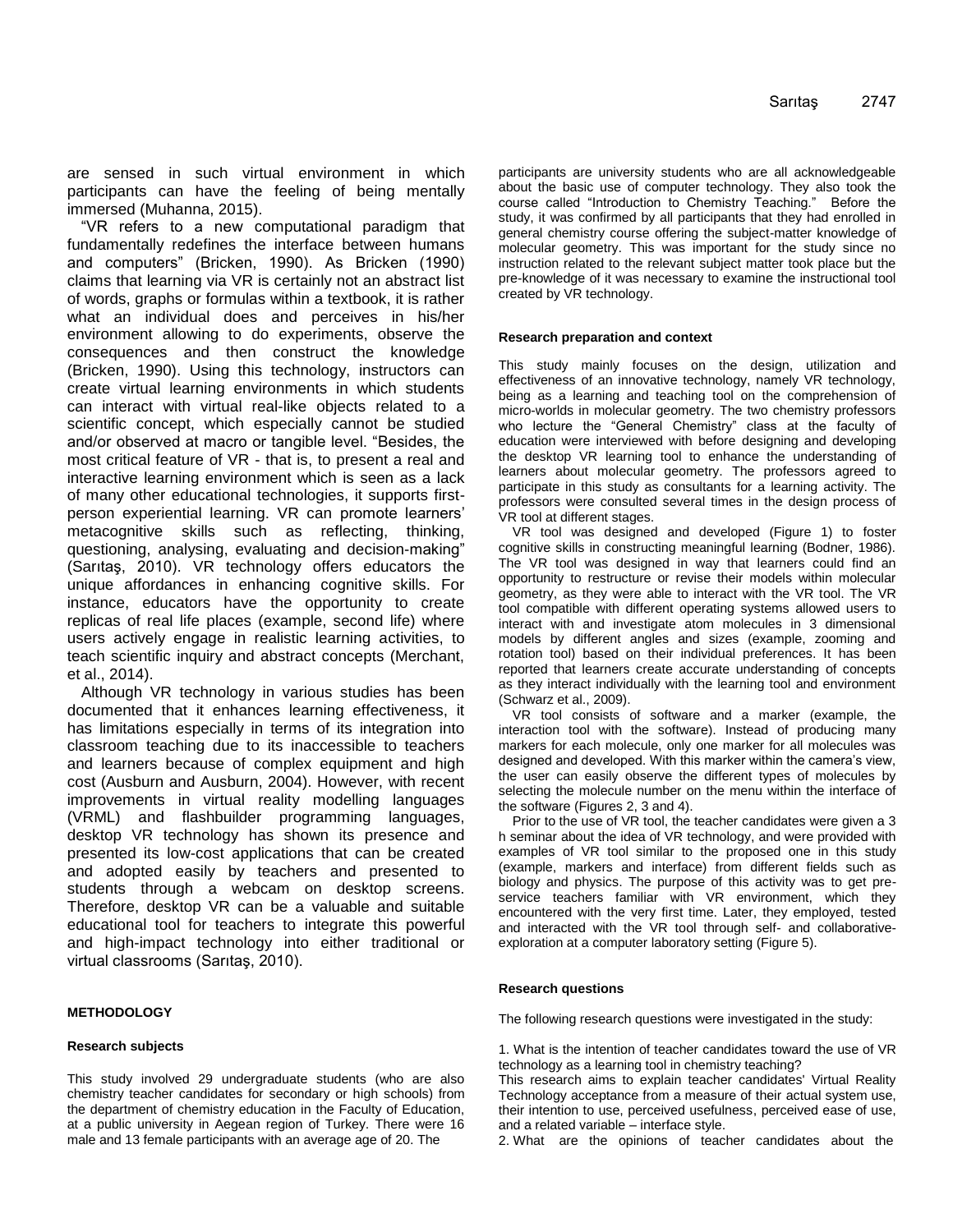

Figure 1. Input interface of desktop virtual reality for molecular geometry teaching.



Figure 2. VR model of the molecule - CH<sub>3</sub>OH.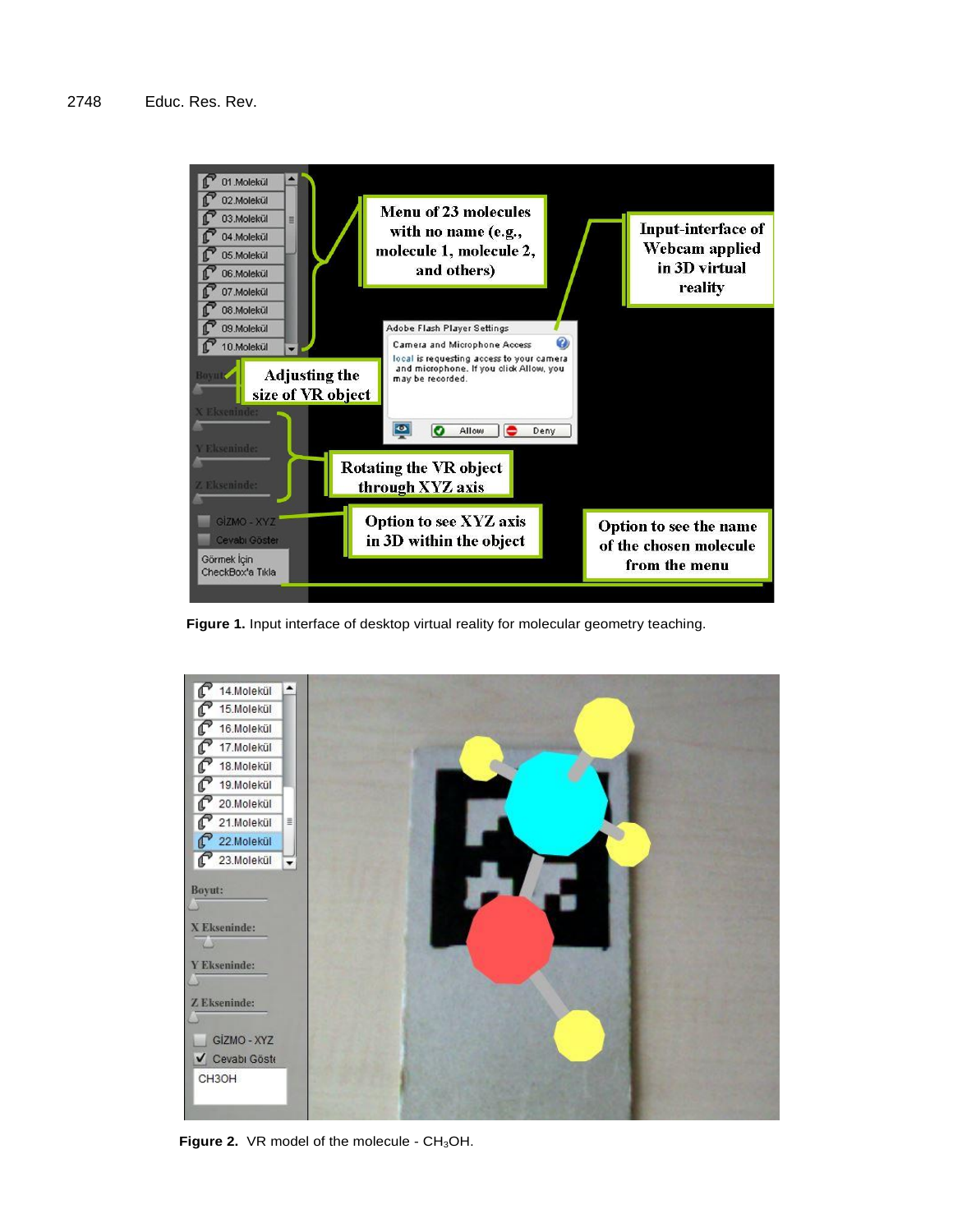

Figure 3. VR model of the molecule - IF<sub>4</sub>.



Figure 4. VR model of the molecule - CIF<sub>3</sub>.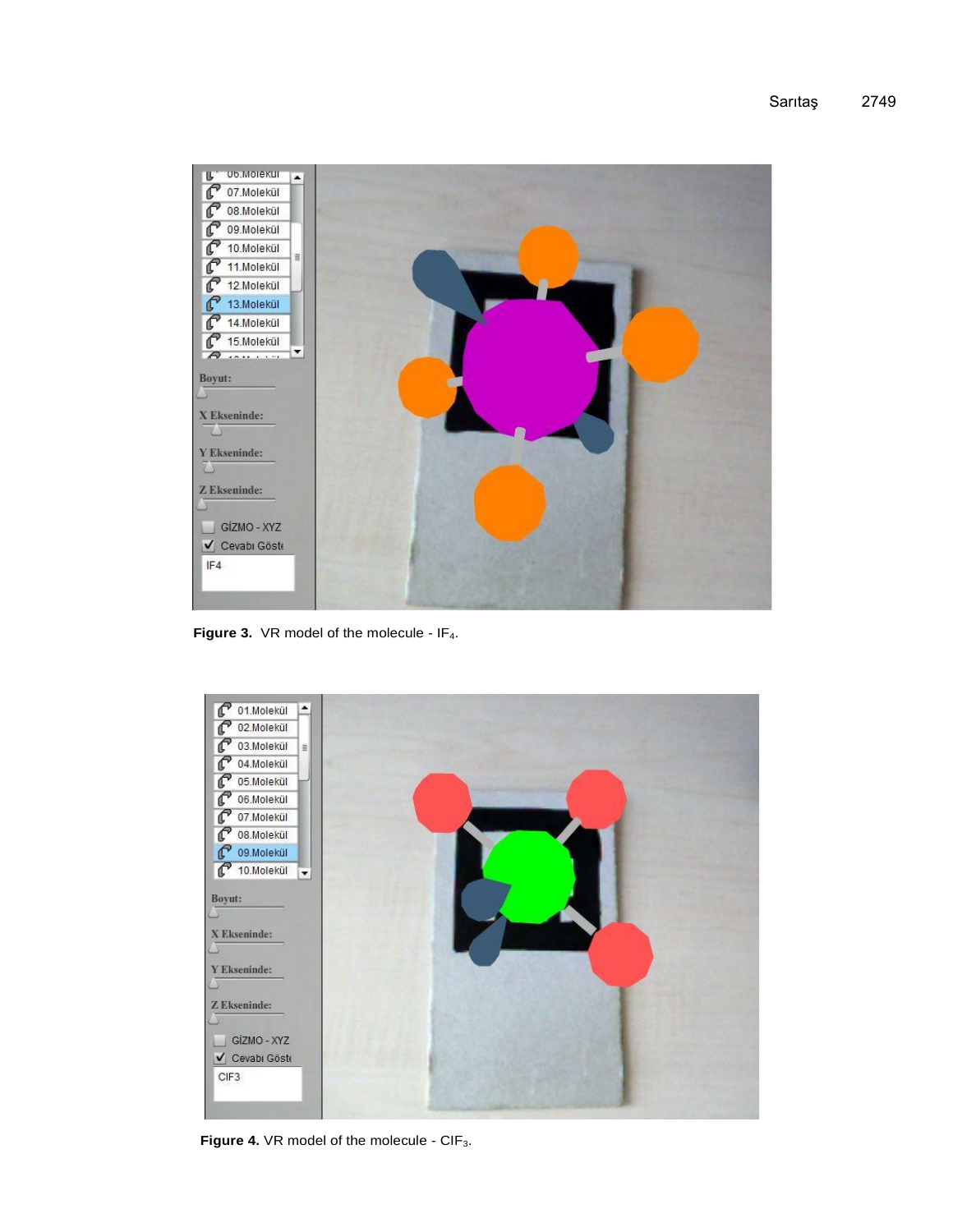

**Figure 5.** (A-B). Photographs of students interacting with computerized molecular models created by desktop VR using webcams and marker cards.



**Figure 6.** Technology acceptance model (adopted from Venkatesh and Davis, 1996).

psychological effects of desktop VR technology on learning and teaching molecular geometry?

3. What do teacher candidates think about the potential uses of VR in chemistry education?

#### **Data collection Instruments**

#### *Technology acceptance model*

Technology acceptance model (TAM), proposed by Davis in 1986, is one of the widely recognized and used models to predict and explain user behaviour and acceptance of an information system. The purpose of TAM is to explain the reason(s) why user accepts or rejects to use an information technology and how external variables influence the user's intention to use it. In this study, TAM proposed by Venkatesh and Davis (1996) (Figure 6) was used to predict whether teacher candidates were willing to accept VR technology in molecular geometry teaching (Appendix 1).

As suggested in TAM, one's acceptance of a technology system is represented by actual use of that system which is determined by the user"s behavioural intention to use the system. Intention to use a system is influenced directly or indirectly by the user"s perceptions

of usefulness, and ease of the system. Perceived usefulness is defined as "the degree to which a person believes that using a particular system would enhance his or her job performance… the definition of the word useful: capable of being used advantageously" (Davis, 1989). Perceived ease of use is defined as "the degree to which a person believes that using a particular system would be free of effort" (Davis, 1989).

According to TAM, perceived usefulness is determined by perceived ease of use. TAM also proposes that perceived usefulness and perceived ease of use can be affected by various external factors that may have an influence on intention and actual use of the system. In this study, interface style was considered to be an external variable that may have an effect on perceived ease of use. Since the interface of the VR technology is differentiated from other learning environments, interface style was explored as an external variable that may have an influence on the main constructs directly determining the system usage. The following research hypotheses were investigated on the basis of the TAM model above:

H1. Perceived usefulness is positively related to behavioural intention to use.

H2. Perceived usefulness is positively related to system usage.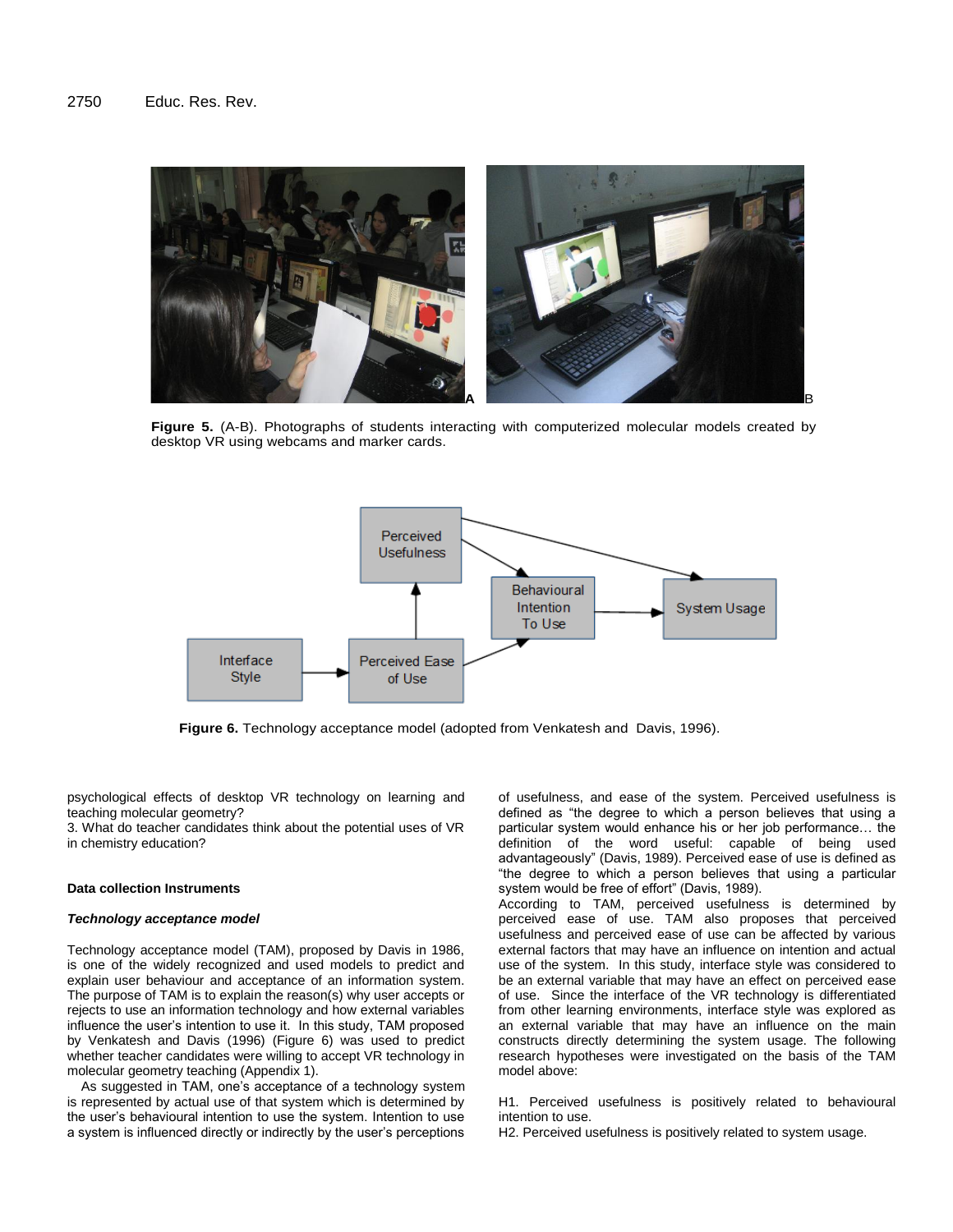**Table 1.** Regression weights.

| Variable                     |                                   | <b>Estimate</b> | S.E.  | C.R.  | Р     |
|------------------------------|-----------------------------------|-----------------|-------|-------|-------|
| Perceived ease of use        | <--- Interface style              | 0.611           | 0.154 | 3.975 | $***$ |
| Perceived usefulness         | <--- Perceived ease of use        | 0.312           | 0.171 | 1.820 | .069  |
| Behavioural intention to use | <--- Perceived ease of use        | 0.337           | 0.138 | 2.431 | .015  |
| Behavioural intention to use | <--- Perceived usefulness         | 0.393           | 0.144 | 2.723 | .006  |
| System usage                 | <--- Behavioural intention to use | 0.099           | 0.217 | .457  | .647  |
| System usage                 | <--- Perceived usefulness         | 0.807           | 0.205 | 3.941 | $***$ |

H3. Perceived ease of use is positively related to perceived usefulness.

H4. Perceived ease of use is positively related to behavioural intention to use.

H5. Behavioural intention to use is positively related to system usage.

H6. Interface style is positively related to perceived ease of use.

#### *Questionnaire*

A number of research studies in the literature of metacognitive knowledge suggest that users develop personal beliefs and opinions about the implications and features of educational technologies that they are asked to employ in instructional settings (Antonietti and Giorgetti, 2006; Baylor, 2001; Smith et al., 2000). Metacognitive knowledge consists of sets of beliefs (example, personal attributes, task features and strategies), which are relevant to learning mediated by educational technologies (Antonietti et al., 2008; Veenman et al., 2002). Among the various psychological aspects within the notion of metacognition, Antonietti et al. (2008) put an emphasis on the user belief only in their study, namely, the psychological effects of technologies employed for educational aims. There is a need in the literature to investigate the metacognitive beliefs that are developed during the learning process supported by technology (Antonietti et al., 2008).

The questionnaire developed by Antonietti et al. (2008) was administered to obtain opinions of teacher candidates about the psychological effects of desktop virtual reality technology in the case of molecular geometry teaching and learning (Appendix II). The questionnaire included items about "the motivational and emotional aspects of learning, the behaviour to have during the learning process, the mental abilities, the style of thinking required, and the cognitive benefits" (Antonietti et al., 2008). A reliability analysis suggests that the questionnaire is reliable (the Cronbach"s Alpha coefficient is 0.83).

The questionnaire consists of seven constructs: facilitation, motivation/impact, rapidity/intuition, creativity, logical-analytical thinking, global view and negative effects. The questionnaire is designed using Likert scale with five options: a scale of 1, or "strongly disagree", to 5, or "strongly agree". All responses received from 29 participants were valid.

#### *Interview protocol*

Interview was conducted to explore further the opinions of teacher candidates about the utilization of VR technology in chemistry education. The following questions were asked during the interview.

1. What are your impressions and general thoughts about the use of VR tool in chemistry education?

2. How will VR help you and your students in the learning process?

3. If you want to improve the VR learning tool, what would it be? 4. Would you recommend VR as an instructional tool to your colleagues?

#### **Data analysis and findings**

#### *VR technology acceptance of participants*

A structural equation modelling (SEM) was conducted to test the technology acceptance model shown, that is, examine the positive and negative relationships between the constructs, and their statistical significance (Table 1). The overall goodness-of-fit measures representing the entire set of causal relationships were calculated. The overall goodness-of-fit measures indicated a good fit for the model (Chi-square  $X^2$  /DF: 2.1; GFI: 0.985; RMR: 0.01, RMSEA: 0.001). Table 1 shows that interface style had significant effect on perceived ease of use ( $R^2$  0:61,  $p = 0.000$ ). The regression weight for perceived ease of use in the prediction of behavioural intention to use is significant at the 0.05 level (two-tailed) ( $R^2$  0:33, p = 0.015). However, the direct effect of perceived ease of use on perceived usefulness was not significant ( $R^2$  0:31,  $p = 0.069$ ). Perceived usefulness had a significant effect on behavioural intention to use ( $R^2$  0:39,  $p = 0.006$ ) and system usage-actual system use  $(R^2 \t0.80, p = 0.000)$ . The direct effect of behavioural intention to use on system usage was insignificant ( $R^2$  0:10, p = 0.647). The relationships between constructs showed that H1, H2, H4, H6 hypotheses were supported, whereas H3 and H5 hypotheses were not supported.

#### *Psychological effects of VR technology*

The mean value of each construct was calculated in the questionnaire analysis. It can be seen in Figure 7 that "Facilitation" has the highest mean value, which suggests that teacher candidates revealed a positive opinion of VR technology in terms of facilitating the learning process, making conceptual knowledge convincing. In addition, the construct "creativity" has the second highest mean value, which indicates that the use of VR technology stimulate users to be creative. Logical-analytical thinking is another construct that follows the first two with a mean value of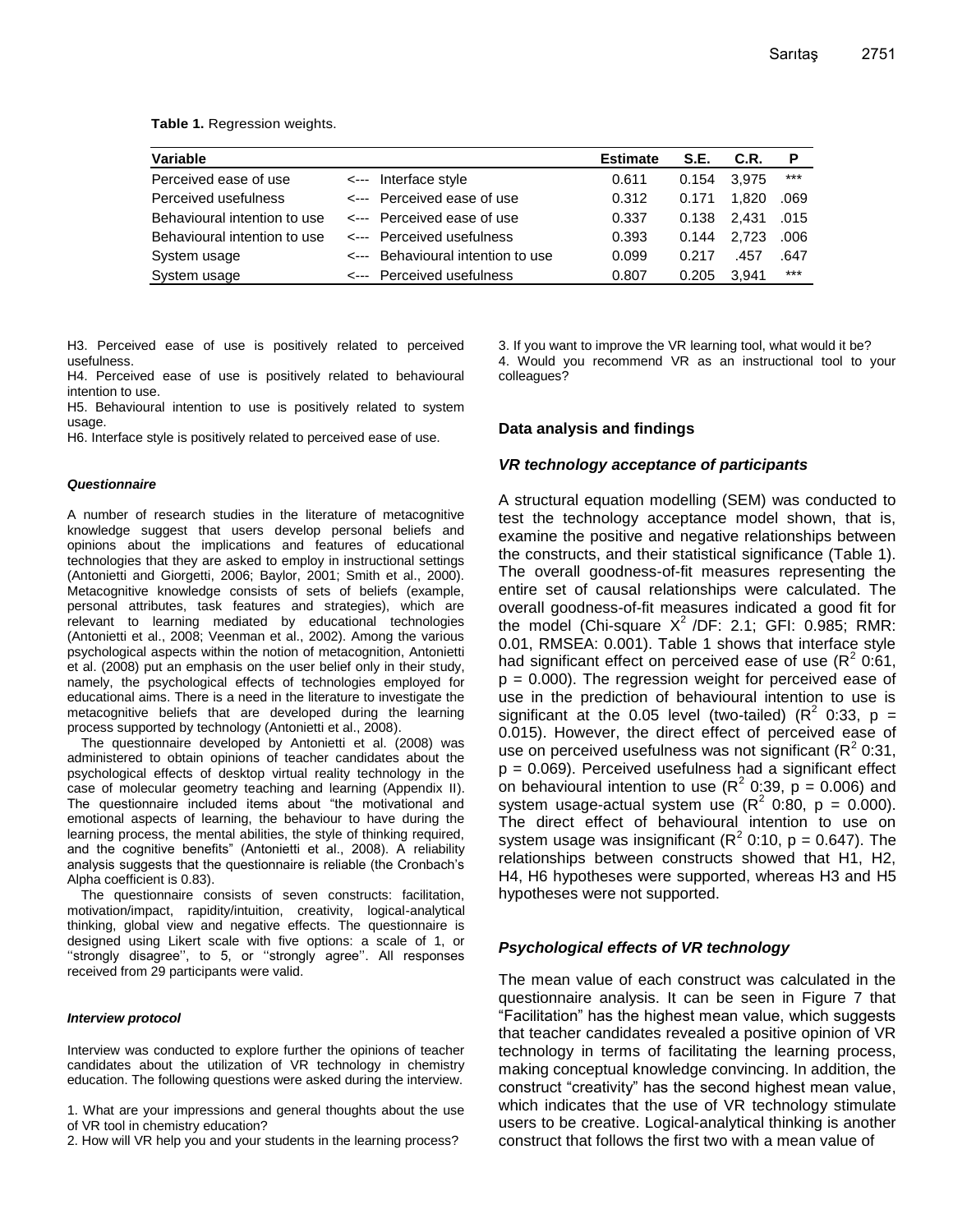

**Figure 7.** Psychological effects of VR.

3.91. This finding suggests that VR technology is an effective tool in order for learners to schematise scientific concepts. Negative effects were found to be the construct that has the lowest mean value. The picture about that is, actually, encouraging since it includes negative items describing limits and risks of using VR in educational contexts.

Teacher candidates rated the psychological features of VR tool based on their experiences of using it in the subject-matter knowledge of molecular geometry. Table 2 shows the statements that obtained the highest and the lowest mean scores. According to teacher candidates, VR tools "are useful to schematise concepts", which has the highest rate (Mean=4.39). They also appreciated very much the opportunity that VR tool allow to make comprehension easier (Mean=4.32). Furthermore, teacher candidates developed beliefs about the beneficial use of VR technology in facilitating understanding through imagination (Mean=4.18), encouraging to be creative (Mean=4.07), allowing to learn fast (Mean=4.04), enhancing the motivation to learn (Mean=4.04), making notion application easier (Mean=4.00) and convincing (Mean=3.96), facilitating thinking schematically (Mean=3.96), allowing to monitor learning progress (Mean=3.96), and making links and comparisons between concepts (Mean=3.96).

According to teacher candidates, however, the application of VR in chemistry education requires learners to have an imagination (Mean=3.57), plan actions (Mean=3.57), and think simultaneously about various things (Mean=3.43). This result suggests that the employment of VR-based instructional tool is not as satisfactory as that of other constructs earlier mentioned which needs to be further improved. While using the VR

learning tool, quick reflexes, which a user should have for the ease of learning, was found to be another construct that obtained a lower mean (Mean=3.25). Although these statements were rated with lower mean values, they could also be considered as consequential due to the fact that they are above the average score of 3. The features of VR tool in chemistry education including those that "may be confusing" (Mean=2.36) and "are tiring" (Mean=2.31) obtained the lowest mean values. Nonetheless, they indicate negative psychological effects of VR tool in molecular geometry learning, which could be considered as an assuring result.

## *Teacher candidates' opinions about VR*

Interview questions were conducted with 5 volunteered teacher candidates to obtain their opinions about the VR learning tool that they used for molecular geometry education. Some of the responds to the 4 interview questions were as follows:

1. What are your impressions and general thoughts about the use of VR tool in chemistry education?

*"It was the first time I have encountered with this kind of technology. It was very interesting, and so that entertaining and understandable."*

*"It was very impressive. It makes you focus on the right point, which is so inspiring."*

*"I was very surprised! The best thing I liked with it is a perfect tool to amplify and realize the imagination."*

*"It is so exciting that triggers the learning and motivation to learning."*

*"It was good to see the visual representations of molecules in 3D."*

2. How will VR help you and your students in the learning process?

"*I had a feeling that the classes will be easier with VR. The learning will be faster and the motivation will increase dramatically. It will facilitate both understanding and teaching in a way that students will be exposed to a more captivating and enjoyable learning process."*

*"I think this application will very beneficial for all teachers, particularly, in lecturing abstract concepts in chemistry. Students will become more active learners and eager to learn more."*

*"I think this is going to be an effective instructional tool because it will allow easy understanding by visualizing the theoretical knowledge. It will also take attentions of students during lectures. The more visualization the learning tool offers, the more retention of knowledge is."*

*"I would like to make plans and design a teaching activity*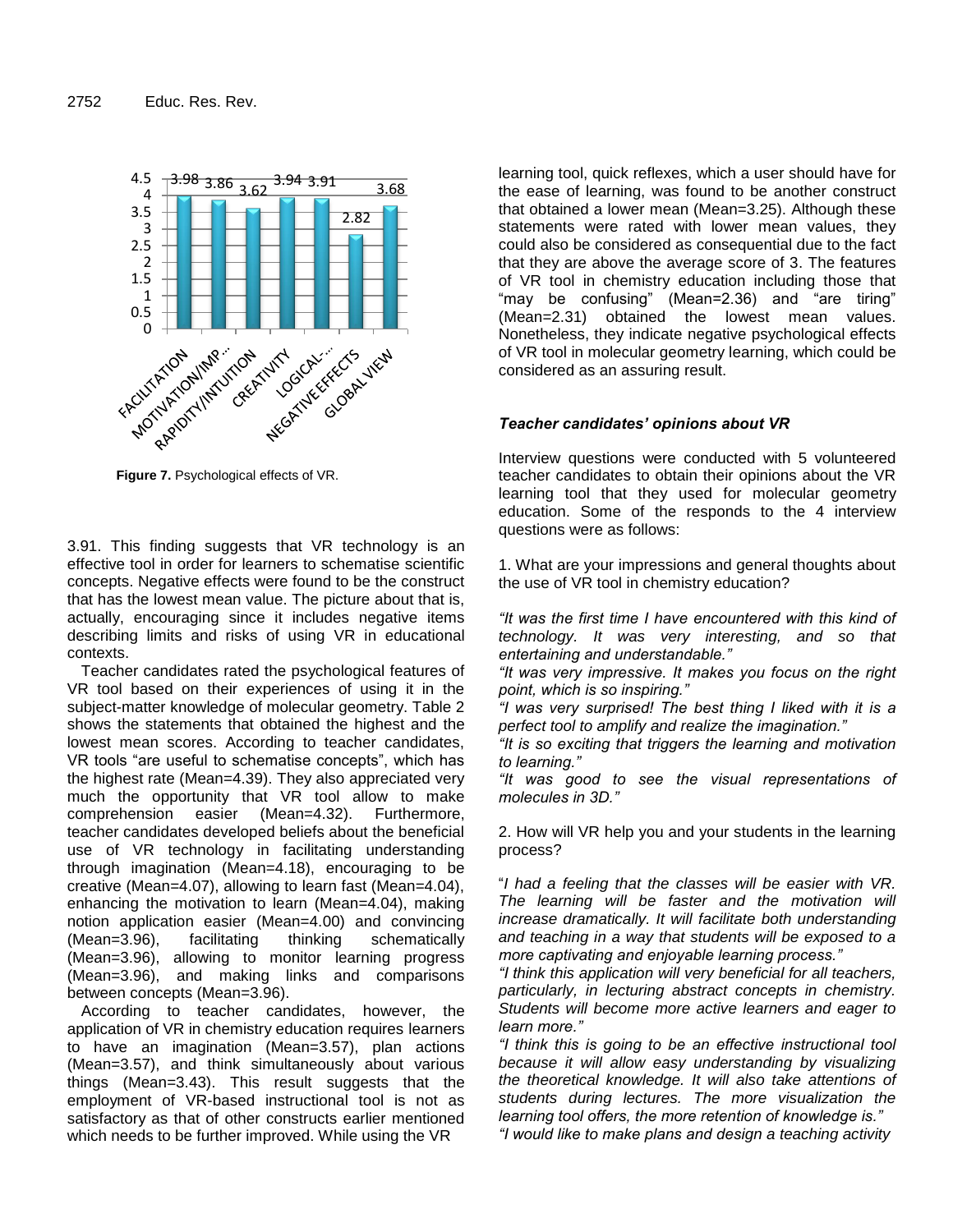**Table 2.** Statements about VR that obtained the highest and lowest mean values.

| Desktop VR technology for molecular geometry learning:  |            |                                                                  |      |  |  |  |  |  |
|---------------------------------------------------------|------------|------------------------------------------------------------------|------|--|--|--|--|--|
| Statements which obtained the highest mean values       |            |                                                                  |      |  |  |  |  |  |
| Mean value                                              | Mean value |                                                                  |      |  |  |  |  |  |
| Are useful to schematise concepts                       | 4.39       | Make notion application easier                                   | 4.00 |  |  |  |  |  |
| Make comprehension easier                               | 4.32       | Allow people to check immediately what<br>have learned           | 3.96 |  |  |  |  |  |
| Facilitate people who have much<br>imagination          | 4.18       | Make notions convincing                                          | 3.96 |  |  |  |  |  |
| Stimulate people to be creative                         | 4.07       | Facilitate persons who tend to think<br>schematically            | 3.96 |  |  |  |  |  |
| Allow people to learn fast                              | 4.04       | Induce and/or facilitate people to make<br>comparisons and links | 3.96 |  |  |  |  |  |
| Support or enhance motivation                           | 4.04       |                                                                  |      |  |  |  |  |  |
| Statements which obtained the lowest mean values        |            |                                                                  |      |  |  |  |  |  |
| Mean value                                              |            | Mean value                                                       |      |  |  |  |  |  |
| Require imagination                                     | 3.57       | Facilitate persons who have quick<br>reflexes                    | 3.25 |  |  |  |  |  |
| Require to plan actions                                 | 3.57       | May be confusing                                                 | 2.36 |  |  |  |  |  |
| Require to think simultaneously about<br>various things | 3.43       | Are tiring                                                       | 2.31 |  |  |  |  |  |

*about my profession with the help of this VR tool."*

3. If you want to improve the VR learning tool, what would it be?

*"It was hard to hold the marker for a long time in front of the webcam. There should be another way."* 

*"The quality of visual representations needs improvement."* 

*"The most I liked about it there was a change in the size and movements with an external input. It would be better if there were a sense of touching."* 

*"I wish to have a full control of the objects in the screen with my hands."* 

*"I wish to make changes and improvements about molecules, that is, the opportunity to be able to do design within the software."*

4. Would you use VR as an instructional tool and recommend to your colleagues in future?

*"I will definitely search for the potential uses of VR in my classes."* 

*"I will absolutely use VR and recommend it to other teachers because it promotes creativity – helps learners create mental models about molecules."* 

*"I will recommend it since it supports new learning attitudes of 21st century students through development of imagination with the help of 3 dimensional features."* 

*"I believe that this tool is an effective one but every student has a different learning style. Thus, some learns* 

*visually, some learns verbally in a better way." "I would recommend it might be for further future because there are no enough infrastructures in our classes today."* 

Based on the interview results, all respondents showed a very good impression about VR and expressed a willingness to use it as an educational tool in teaching chemical concepts in the future. Enhancing motivation, facilitating the understanding of sub-micro concepts, and creating meaningful learning were the mostly mentioned advantages of VR tool among others. While, some mentioned that markers and visual objects would have been better in quality. One teacher candidate suggested the virtual objects, as they can be editable and improvable according to the preference of the user.

### **DISCUSSION**

In this study, a desktop VR technology supporting immersive 3D features was designed and proposed as a tool that can influence learning outcomes by helping learners engage in learning activities at their own comfort and pace. This research tried to make a contribution to the literature by providing an empirical study about the implementation of VR and understanding the potential of it to support and enhance learning in chemistry education. Based on the research questions, the following conclusions were made.

First, following the empirical study, it was found that users" perceptions about the usefulness of VR were a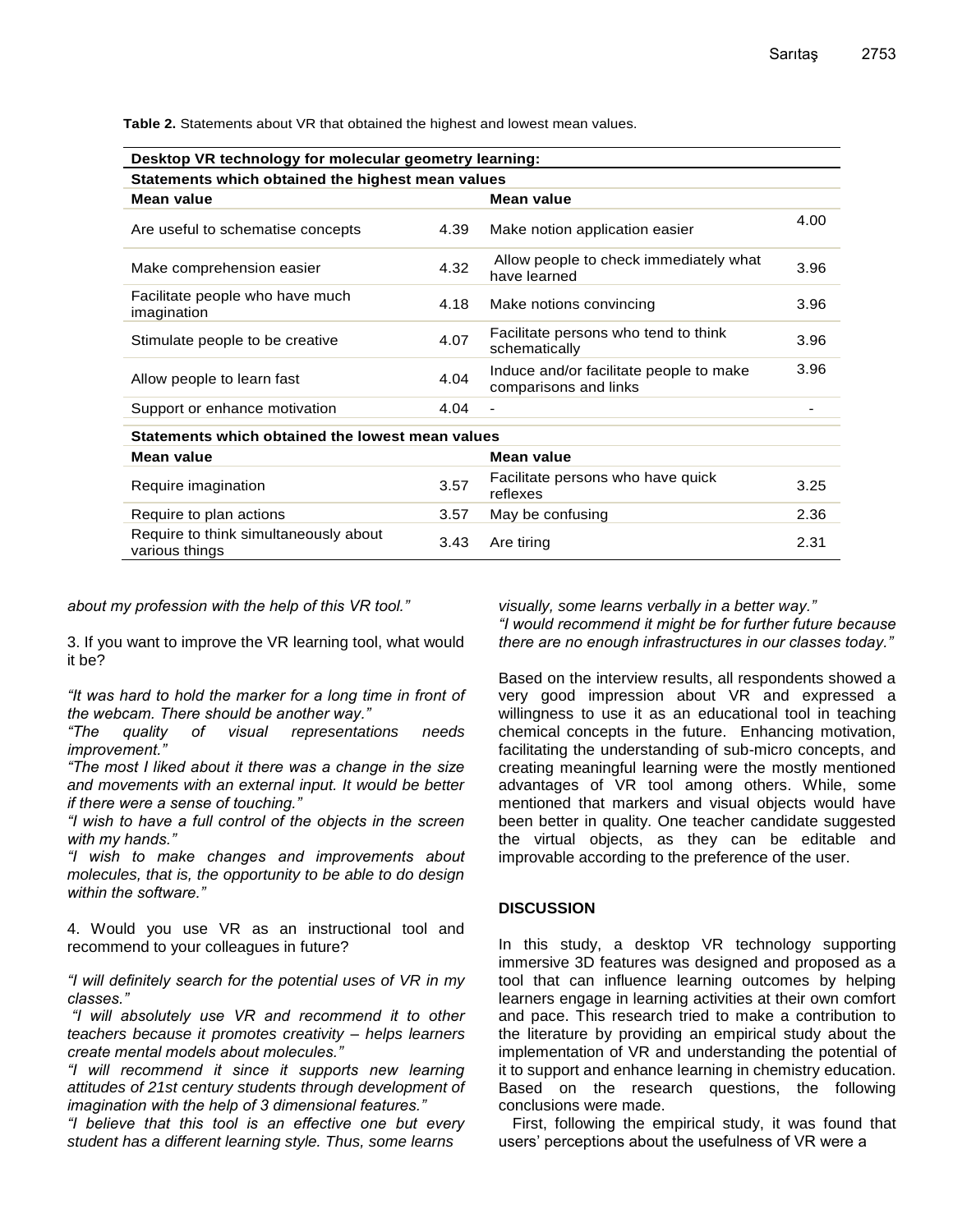much more significant factor in determining the intention to use it in real life learning contexts than their perceptions about its ease of use. This result indicates that teacher candidates have acknowledged the potential educational benefits that VR may bring into chemistry teaching more importantly than its technical ease of use. Yet, interface style, which represents the interaction between the user and the system, was found to be a significant variable that is positively associated with the perceived ease of use. Interface style plays an important role in reducing the cognitive effort needed to develop complex mental models about molecule geometry. Although perceived usefulness is positively related to the system usage, however, teacher candidates" behavioural intention to use VR was not significantly related to the actual system use. This result suggests that the intention to use it does not necessarily mean that teacher candidates will actually use the system.

Second, VR learning tool combining interactive 3D content with real physical environment provides learners with opportunity to interact with the content in an intuitive way, thus perform a personalized learning experience. This active participation results in developing different beliefs, or psychological effects, about the use of VR. The results showed that, according to teacher candidates, VR could be used as a means of facilitating, motivating, and encouraging the learners" understanding of chemical concepts. The application of VR technology was found to be very useful especially to schematise concepts, which is a need for chemistry learning at particulate level. It was noted that VR technology provides a rich solution and makes it easier for understanding chemical conceptual knowledge. In addition, making comparisons and links between chemical concepts was highly facilitated by VR learning tool. Though, it requires thinking simultaneously about various topics in chemistry.

Third, in general, chemistry teacher candidates provided positive evaluations about the use of VR tool in chemistry education, as it was suggested by the interviews. They all stated that they would use VR as an alternative and additional resource to reinforce the comprehension of conceptual knowledge, and to help counter misconceptions. Because VR provides a good representational language or form of molecules, teacher candidates evaluated it as an effective tool that increases the motivation, facilitates the understanding, and visualizes theoretical knowledge in a more captivating and enjoyable learning process. However, it was found that the quality of 3D virtual objects needed improvement in quality. Additionally, it was suggested to improve the VR learning tool in that it will allow the user to take control of designing and changing the virtual content.

Based on the findings, it is obviously seen that VR technology, which is implemented with an appropriate set of learning activities, could be a remedial solution for the

challenging issues in molecular geometry learning and teaching. VR"s spatial ability and features supporting different individual learning styles could diminish misconceptions developed by an individual learner.

The findings of the present study could have some implications to instructional designers, educators and software developers. For instructional designers and educators, VR molecular geometry learning tool has opened new gates for learners and teachers to enhance the learning environment in such ways as realistic, interactive, immersive, and edutainment for digital age learners that have not been previously possible. For software developers, it is now possible to create VR applications with less effort and at low cost. However, they should have in mind a possible set of beneficial psychological effects as well as potential users' needs and expectations deriving from the idea of humancomputer interaction.

### **CONCLUSION**

Teaching molecular geometry, one of the fundamental topics in chemistry education, has been a challenge for teachers due to the fact that learners easily develop misconceptions about that. One difficulty with molecular geometry learning is that learners try to determine the shape of a molecule without taking its 3 dimensional shape into consideration (Furió et al., 2000). To remedy this difficulty, researchers have strongly suggested the use of 3 dimensional models for molecular geometry learning (Furió and Calatayud, 1996).

This research study indicated that a new learning tool "desktop VR technology" could be used to minimize learning difficulties and enrich learning experiences within molecular geometry. Efforts should be made to train the teacher candidates to use VR technology effectively in terms of providing feedback, enhancing student collaboration, and making decisions in the design and development of an instructional material (Merchant, et. al., 2014).

Further study should focus on learners' academic achievements and misconceptions as a result of the implementation of VR in chemistry learning contexts. Next, through a comparative research study, achievement scores and the level of misconceptions of learners could be compared between the learners taught with the use of VR and control group taught with traditional methods in molecular geometry learning.

### **ACKNOWLEDGEMENTS**

The works of Dr. Bülent Pekdağ and Dr. Nursen Azizoğlu, who collaborated as consultants in designing the VR learning tool, are gratefully acknowledged.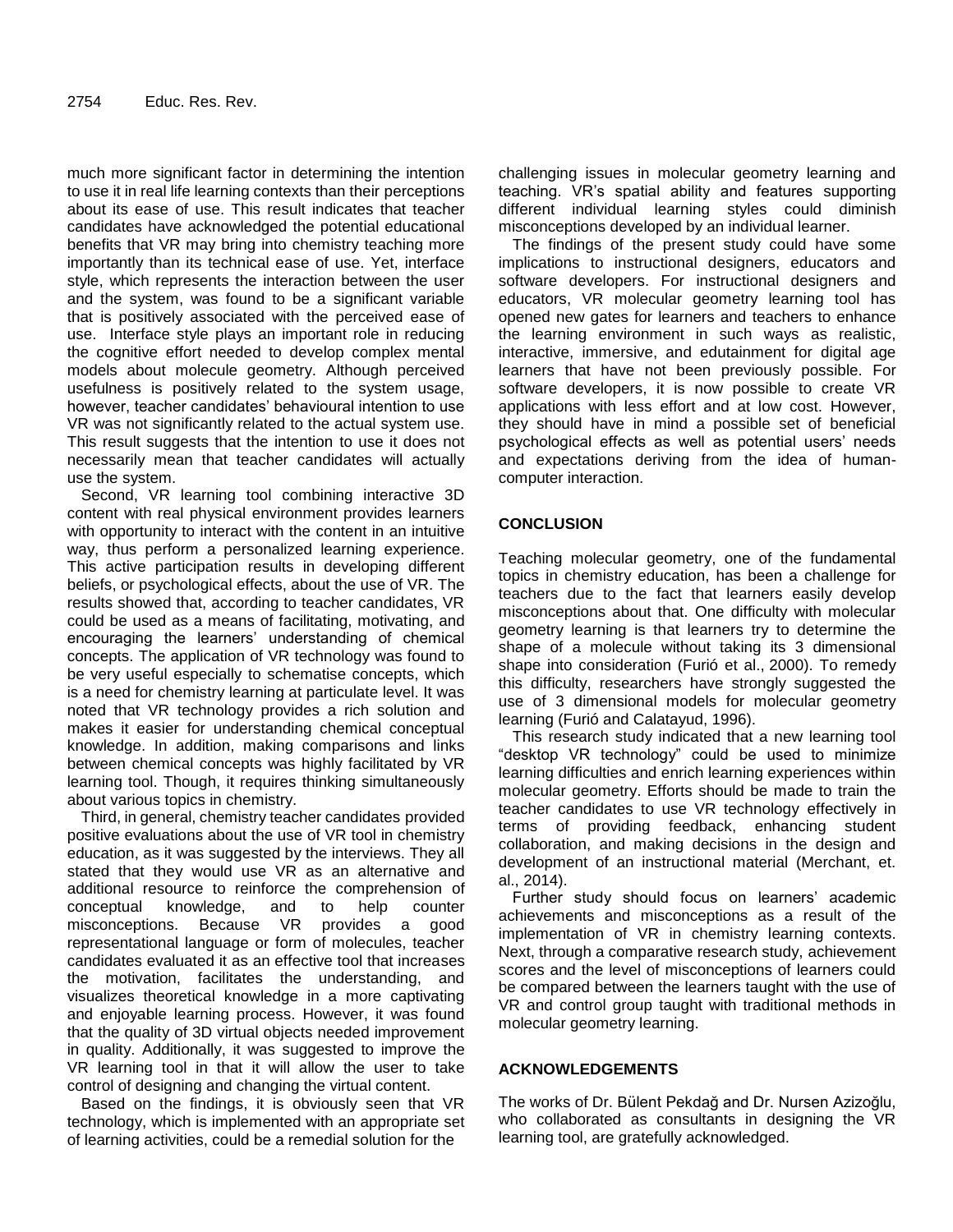#### **Conflict of interests**

The author has not declared any conflicts of interest.

#### **REFERENCES**

- Al-Mousawi SM (1990). Molecular shape prediction and the lone-pair electrons on the central atom. J. Chem. Educ. 67(10):861.
- Antonietti A, Colombo B, Lozotsev Y (2008). Undergraduates' metacognitive knowledge about the psychological effects of different kinds of computer-supported instructional tools. Comput. Human Behav. 24:2172-2198.
- Antonietti A, Giorgetti M (2006). Teachers' beliefs about psychological aspects of learning through multimedia. Comput. Human Behav. 22:267-282.
- Ausburn L, Ausburn F (2004). Desktop virtual reality: A powerful new technology for teaching and research in industrial teacher education. J. Ind. Teacher Educ. 41(4).
- Barab SA, Sadler TD, Heiselt C, Hickey D, Zuiker S (2007). Relating narrative, inquiry, and inscriptions: Supporting consequential play. J. Sci. Educ. Technol. 16(1):59-82.
- Baylor AL (2001). Permutations of control: cognitive considerations for agent-based learning environments. J. Interactive Learning Res. 12:403–425.
- Birk JP, Kurtz MJ (1999). Effect of experience on retention and elimination of misconceptions about molecular structure and bonding. J. Chem. Educ. 76(1):124-128.
- Bricken W (1990). Learning in virtual reality (HITL Memo No. M-90-5). Seattle, WA: Human Interface Technology Laboratory.
- Bodner GM (1986). "Constructivism: A Theory of Knowledge". J. Chemical Educ. 63:873-878.
- Chase CC, Chin DB, Oppezzo MA, Schwartz DL (2009). Teachable Agents and the Protégé Effect: Increasing the effort towards learning. J. Sci. Educ. Technol. 18(4):334-352.
- Chen CH, Yang JC, Shen S, Jeng MC (2007). A Desktop Virtual Reality Earth Motion System in Astronomy Education. Educ. Technol. Society, 10(3):289-304.
- Davis FD (1986). A technology acceptance model for empirically testing new end-user information systems: Theory and results. Doctoral dissertation. Cambridge, MA: MIT Sloan School of Management.
- Davis FD (1989). Perceived usefulness, perceived ease of use, and user acceptance of information technology. MIS Q. Arch. 13(3):319- 340.
- Dede C (2010b), Transforming education for the 21st century: new pedagogies that help all students attain sophisticated learning outcomes. NCSU Friday Institute. Retrieved from thenetwork.typepad.com/ files/dede\_21stc- skills\_semi-final.pdf
- Dede C, Barab S (2009). Emerging technologies for learning science: A time of rapid advances. J. Sci. Educ. Technol. 18(4):301-304.
- Ferrington G, Loge K (1992). Virtual reality: a new learning environment. Computing Teacher, 19(7):16-19.
- Furió C, Calatayud ML (1996). Difficulties with the geometry and polarity of molecules: Beyond misconceptions. J. Chem. Educ. 73(1):36-41.
- Furió C, Calatayud ML, Barcenas SL, Padilla OM (2000). Functional fixedness and functional reduction as common sense reasonings in chemical equilibrium and in geometry and polarity of molecules. Sci. Educ. 84(5):545-565.
- Garratt J, Horn A, Tomlinson J (2000). Misconceptions about error. University Chemistry Education 4(2):54-57.
- Georgiou, J., Dimitropoulos, K. and Manitsaris, A. (2007). A Virtual Reality Laboratory for Distance Education in Chemistry. Int. J. Soc. Sci. 2(1):34-41.
- Gilbert JK, Justi R, van Driel JH, de Jong O, Treagust DF (2004). "Securing a Future for Chemical Education", Chemistry Education: Res. Practice 5 (1)5-14.
- Gillespie RJ, Spencer JN, Moog RS (1996). Demystifying introductory chemistry. Part 2: Bonding and molecular geometry without orbitals - The electron domain model. J. Chem. Educ. 73(7):622-627.
- Huddle PA, White W, Rogers F (2000). Simulations for teaching chemical equilibrium. J. Chemical Educ. 77(7): 2000.
- Lindmark AF (2010). Who needs Lewis structures to get VSEPR geometries? J. Chemical Educ. 87(5):487-491.
- Johnstone AH (1993). "The Development of Chemistry Teaching: A Changing Response to Changing Demand", J. Chemical Educ. 70(9):701-704.
- Levy D (2013). "How dynamic visualization technology can support molecular reasoning". J. Sci. Educ. Technol. 22:702-717.
- Limniou M, Roberts D, Papadopoulos N (2008). Full immersive virtual environment CAVE in chemistry education. Computers Educ. 51 (2):584-593.
- Merchant Z, Goetz ET, Cifuentes L, Keeney-Kennicutt W, Davis TJ (2014). Effectiveness of virtual reality-based instruction on students" learning outcomes in K-12 and higher education: A meta-analysis. Computers Educ. 70:29-40.
- Moshell JM, Hughes CE (2002). Virtual environments as a tool for academic learning. In: K. M. Stanney (Ed.), Handbook of virtual environments: Design, implementation, and applications (pp. 893- 910). Mahwah, NJ: Lawrence Erlbaum.
- Muhanna AM (2015). Virtual reality and the CAVE: Taxonomy, interaction challenges and research directions. Journal of King Saud University – Computer and Information Sci. 27:344-361.
- Nakhleh MB (1992). Why some students don't learn chemistry. J. Chem. Educ. 69(3):19-196.
- Peterson RF, Treagust DF, Garnett P (1989). Development and application of a diagnostic instrument to evaluate grade-11 and -12 students" concepts of covalent bonding and structure following a course of instruction. J. Res. Sci. Teach. 26(4):301-314.
- Sarıtaş MT (2010). Getting into reality: Desktop virtual reality learning. In Proceedings of the 10th International Educational Technology Conference, İstanbul, Turkey 2:632-635.
- Schwarz CV, Reiser BJ, Davis EA, Kenyon L, Acher A, Fortus D, Schwartz Y, Hug B, Krajcik J (2009). Developing a learning progression for scientific modeling: Making scientific modeling accessible and meaningful for learners. J. Res. Sci. Teach. 46(6):632-654.
- Shin YS (2002). Virtual Reality Simulations in Web-based Science Education. Computer Applications in Engineering Education, 10(1):18-25.
- Smith B, Caputi P, Rawstorne P (2000). Differentiating Computer Experience and Attitudes toward Computers: An Empirical Investigation. Computers in Human Behavior, 16(1):59-81.
- Squire KD, Jan M (2007). Mad city mystery: developing scientific argumentation skills with a place-based augmented reality game on handheld computers. J. Sci. Educ. Technol. 16(1):5-29.
- Sun H, Cheng W (2009). The input-interface of Webcam applied in 3D virtual reality systems. Computers Educ. 53(4):1231-1240.
- Taber K (2002). Foreword. In K. Taber (Ed.), Chemical misconceptionsprevention, diagnosis and cure (Vol. II). London: Royal Society of Chemistry.
- Talanquer V (2012). Chemistry education: Ten dichotomies we live by. J. Chemical Educ. 89:1340-1344.
- Veenman MVJ, Prins FJ, Elshout JJ (2002). Initial learning in a complex computer simulated environment: The role of metacognitive skills and intellectual ability. Computers in Human Behavior, 18:327-342.
- Venkatesh V, Davis FD (1996). A model of the antecedents of perceived ease of use: Development and test. Decision Sci. 27:451- 481.
- Wan-Yaacob A, Siraj O (1992). Drawing Lewis structures: A step-bystep approach. J. Chemical Educ. 69(10):791-792.
- Williamson VM (2008). The particulate nature of matter: How theorybased research can impact the field. Peer reviewed chapter In: D. Bunce, & R. Cole, (Eds) Nuts and Bolts of Chemical Education Research, Washington, DC: American Chemical Society pp.67-78.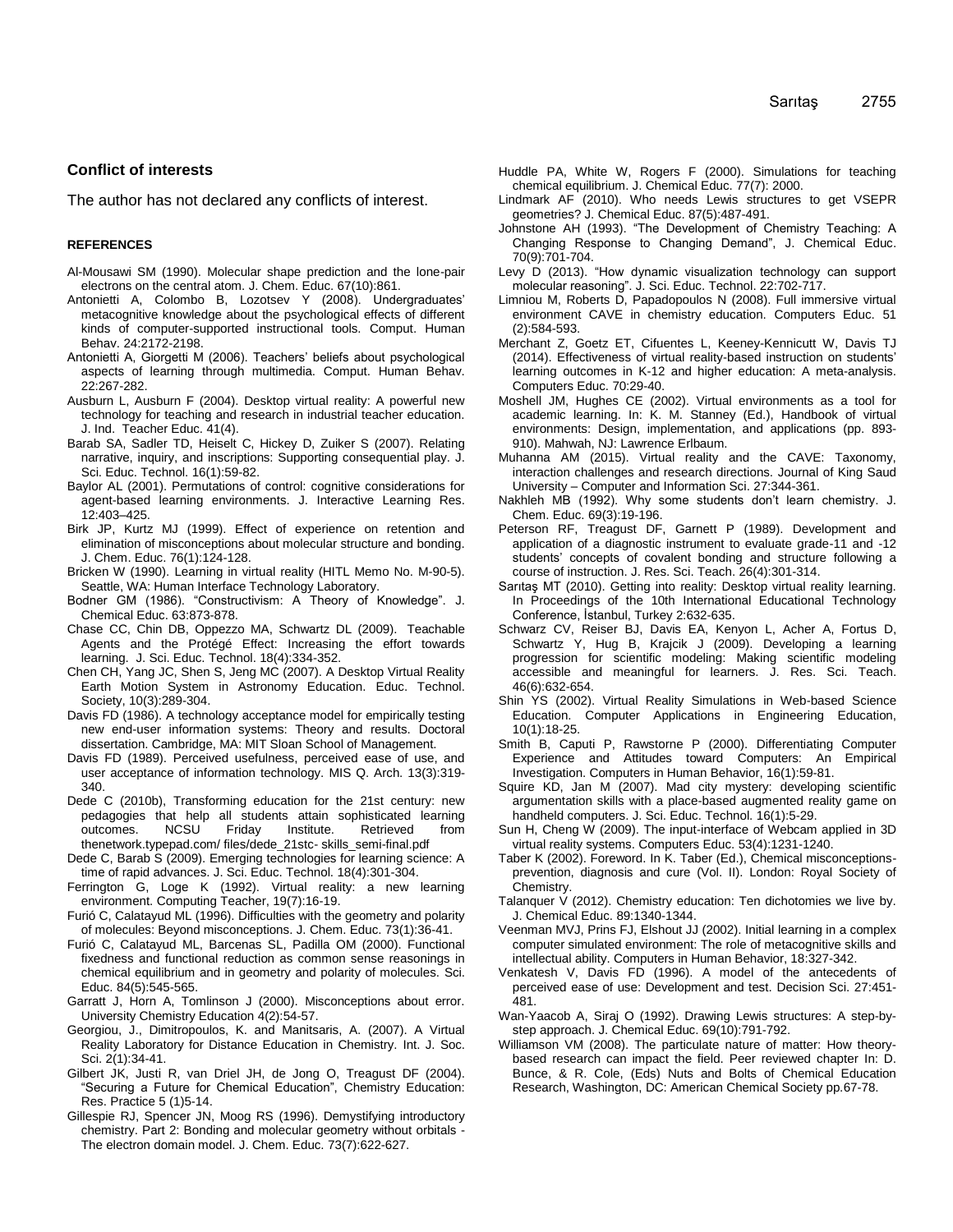## **Appendix I**

## **Perceived usefulness**

- 1. Using VR would enable to accomplish learning molecular geometry concepts more quickly.
- 2. Using VR would improve learning performance.
- 3. Using VR would make learners more productive in the learning process.
- 4. Using VR would enhance effectiveness in learning molecular geometry.
- 5. Using VR would make understanding for molecular geometry easier.
- 6. I believe that VR is useful as a learning tool.

### **Perceived ease of use**

- 7. Learning to operate VR would be easy for me.
- 8. It is easy to get VR to do what I want it to do.
- 9. My interaction with VR is clear and understandable.
- 10. I would find VR to be flexible to interact with.
- 11. It would be easy for me to become skillful at using VR.
- 12. I think VR is easy to use.

### **Interface style**

- 13. Using the markers for molecular geometry within this input-interface is easy.
- 14. I could easily interact with this input-interface.
- 15. Manipulating virtual objects for the chemical experiment is easy.

### **Behavioural intention to use**

- 16. I intend to use VR for molecular geometry teaching.
- 17. I intend to use VR to make lessons more stimulating.
- 18. If I had the opportunity, I would like to use VR in the future for my students.

### **System usage**

- 19. I will use VR to teach molecular geometry.
- 20. Using VR can help me for teaching molecular geometry.
- 21. Using VR is satisfied for teaching molecular geometry.

## **Appendix II**

Virtual reality technology in molecular geometry

### **Facilitation**

- 1. Make comprehension easier.
- 2. Make notion memorisation easier.
- 3. Make notion application easier.
- 4. Allow people to learn fast.
- 5. Allow persons to learn with no effort and/or in an implicit way.
- 6. Make notions convincing.

### **Motivation/Impact**

- 7. Are suitable for persons who get bored very quickly.
- 8. Support or enhance motivation.
- 9. Induce persons to be active.

## **Rapidity/Intuition**

- 10. Facilitate persons who have an intuitive style of thinking.
- 11. Allow people to check immediately what have learned.
- 12. Facilitate persons who have quick reflexes.